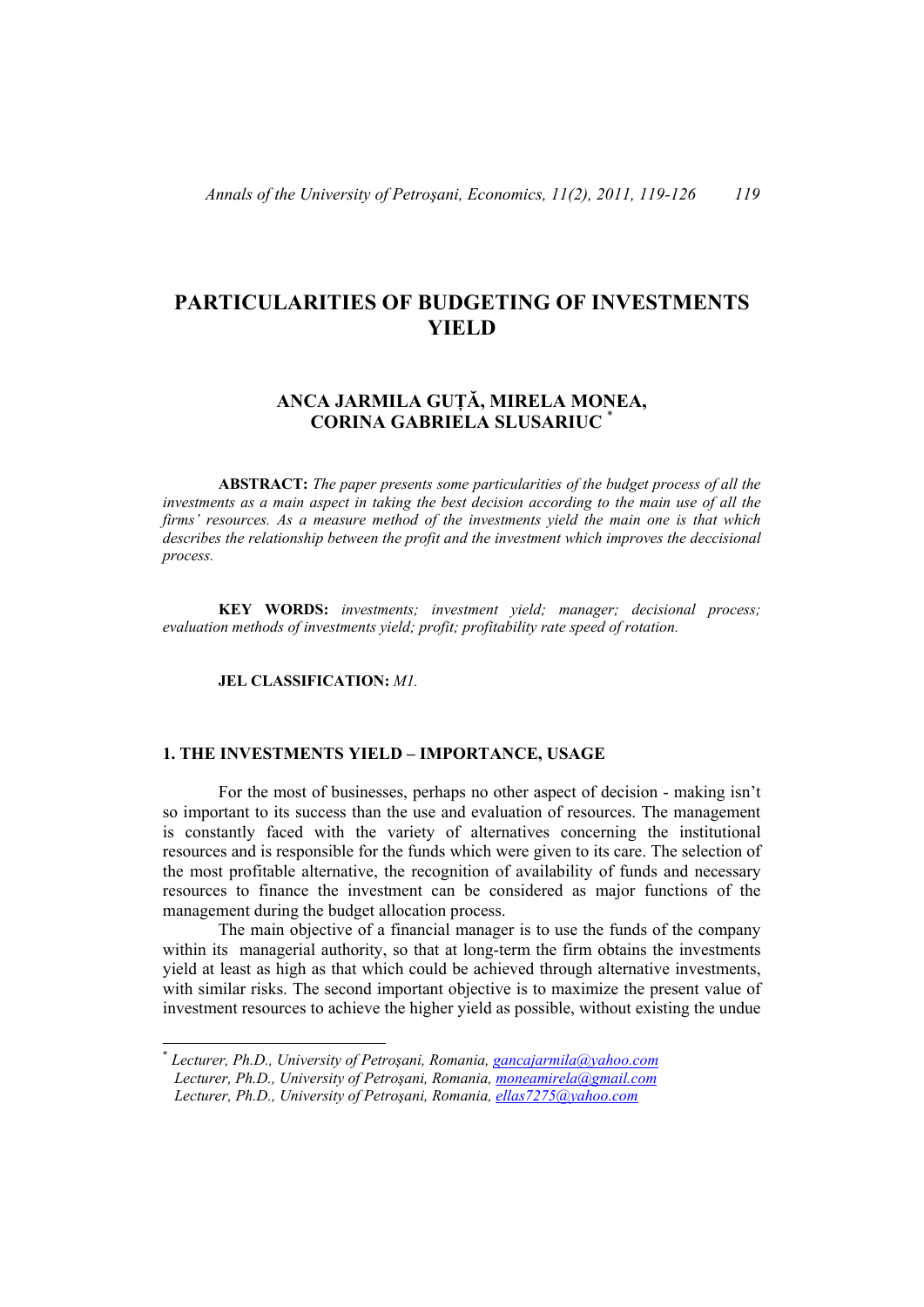risk. For maximization of the earning capacity of the firm, the resources are allocated in such a way that the earning are allocated in such a way that the earning capacity is transformed into a high efficiency as possible for the company. For achieving these objectives the measurement methods are needed to evaluate the company performance. A basic measurement method is the return on investment (ROI), which describes the relationship between profit and investment.

It is assumed that the main objective of a business is to generate a satisfactory return for its owners. As we will discuss, it is necessary to reduce in a higher degree as possible the intuitive factors of decision-making in favor of a more systematic and mathematical approach.

However, it is important to recognize that this concept of return on investments will never replace the rational business judgment, but it helps to raise some questions such as the validity of these factors on business judgement. This indicator is a financial management instrument that defines the problem, assesses and weighs the possible alternatives of investments and brings in the center those qualitative factors affecting the decision and that that can't be expressed in quantitative terms.

 The return on investment is important because it helps to maintain the firm growth by measuring the historical results and it contributes to the evaluation of shortterm budgets and medium-term plans of the company. It is also important because this technique is acceptable for investors, business and financial communities, economists and many students in business theories. Of course, it is recognized by most countries, internally, as a budgetary and evaluation technique. Given this kind of recognition and that the ROI (return on investment) can provide a technique for assessing of alternatives of change in the relative attractiveness of a company in comparison with the concerned community, it is easy to understand why ROI is so important.

Nowadays, the complex business environment, technological, economic and submitted to the competitive pressures tends to complicate the adoption of management decisions. This management instrument represents for managership an easy way ofevaluation and to accelerate the development of past performance and that future anticipated, in an attempt to increase the development growth and productivity. The following list highlights why ROI is recommended and shows how it can ameliorate this concept of decision-making process:

- Force planning. The management of the company must have a plan, indifferently if it is a matter of short or long term, in view of measurement of efficiency or settlement of onjectives. This fact is realized during the process of drawing up of budgeting and the planning at the longer term;
- As a support for decision making. It translates some decisions from the area of intuition on the area of quantitative and support basis;
- In evaluating of investment opportunities. Here can be included not only initial capital investments, but also additional labor costs, the economic cycle of investment and its effect upon the profitability of company;
- It helps the management performance. This would include the responsibility performance and total performance of the company or predetermined objectives. It helps to eliminate the inequities that may occur between managers and executing units, caused by differences in size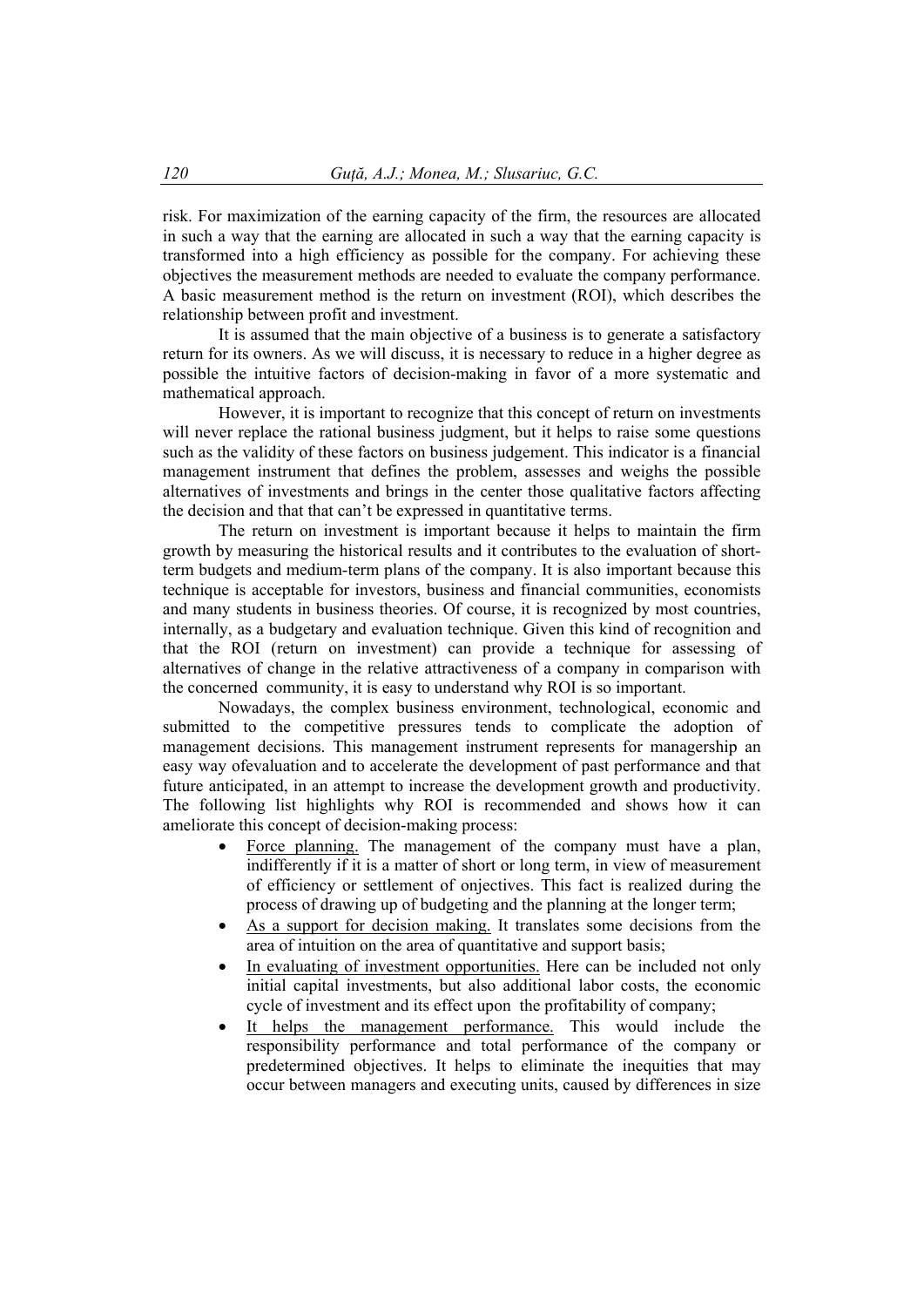and composition of operations, ie, strong capital intensified operations as against distributive operations that may have reduced capital investment. In addition, the performance measurement can be used by managers to evaluate the use of assets, cash flow, capital, equipment or other skills and also for the internal control;

 As answer to the market. It measures the answer of management to the market changes concerning the prices and requirements as well the profitability and cost reduction.

To understand the ROI, it is necessary to analyse the term itself. Sometimes there is great confusion regarding the term ROI. The efficiency refers to the additional amount of money expected from an investment over or near the initial investment. This efficiency can be before or after taxation. An investment can be defined as engagement of economic resources, such as years, technology and equipment, labor, etc., based on the anticipation of an income in the form of revenue, estimated value, greater efficiency or cost savings. This gain is measured over a period of time. For that reason the investments efficiency measures the gain of economic resources over a period of time, usually in the form of rate.

 Management involvement is required during the process of establishing the budget because the justification for any investment opportunity is directly related to the participation of people who have technical knowledge and expertise capacity to recognize the link between input data. This is also part of the training and managers skills development. Management should be aware that the development of profitable investment opportunities often starts at lower managerial levels, with technical and non-technical staff. In addition, the management helps both in determining the areas of responsibility and authority level.

Taking into account that the list of uses and applications can be quite extensive, it is imporatnt to identify the major applications and to be noted that these applications and / or techniques can be used by a company in order to serve the best needs:

- External measurement. A technique used to compare the calculation of ROI with other companies and industries;
- Internal measurement. A technique for evaluation of internal segments of the company, reflected in increase of earnings by reducing of the costs and / or profit improvement;
- Improvement of assets utilization. Ways of improvement of utilization of money available funds, stocks, capital receivables and assets for greater profitability;
- Evaluation of capital expenses. The best known technique for providing the instruments with the view of efficient allocation of capital resources;
- Disinvestment. Used to reflect the impact of business disinvestments or of some segments for improvement of ROI;
- Profit objectives. By internal and external measurement can be determined the profit objectives of the company;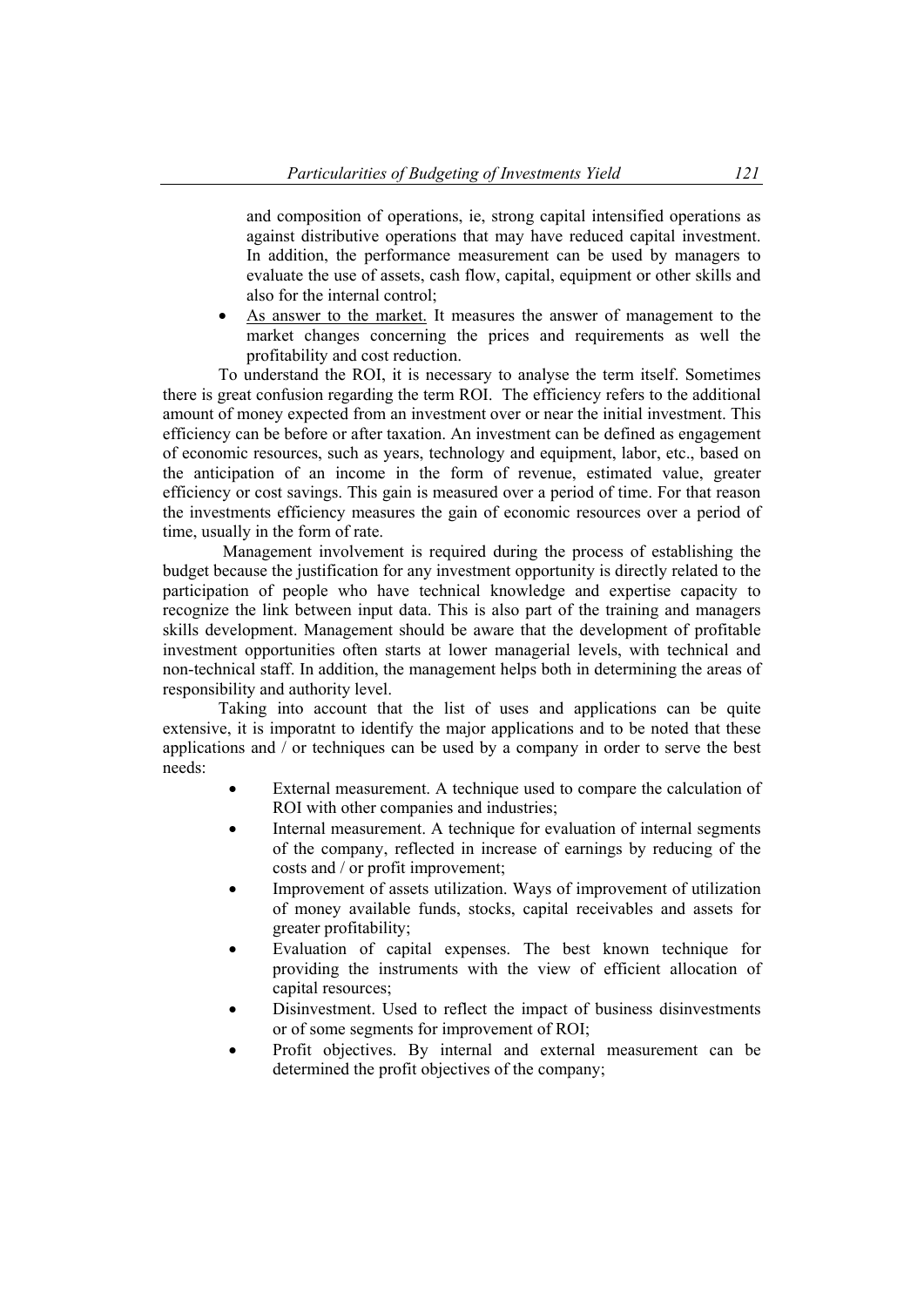- Acquisitions. They measure the impact of acquisitions on company growth at short and long term;
- Management incentives. The technique of incentives approach based on measurement of efficiency ROI;
- Elimination or addition of production lines. The techniques that have pointed out the profitability or non-profitability which exist on the new production lines;
- Manufacturing or purchasing decisions. Theuy measure the impact of ROI for manufacturing or purchasing of a product;
- Leasing or acquisitions decisions. Similary to the techniques of evaluation of capital expenses used in comparison of learning decisions with those concerning acquisition in view of acquirement of capital assets;
- Evaluation of human resources. With the help of this concept can be determined the efficiency of human resources;
- Stocks control. It measures the changes in stocks and earnings growth as a result of additional investments ;
- Prices. They guide pricing a product using the required rate of return.

 Technique of investments efficiency in internal and external performance evaluation as an instrument for management decisions should be used with caution. As with all methods of evaluation can appear improper interpretation by measuring different comparative data, relying too heavily on a single measurement method. The instrument of return on investment is vital one, but certain precautions must be recognized in its use.

 Too often managers make decisions by comparing the absolute links between data sets, without paying attention to the intelligible relation data components. This outlook error can lead to bad decisions if there is no further interpretation, until the understanding of results. Therefore, the first caution in terms of ROI is not to provide exclusively absolute numerical results in the calculation of ROI rates, indifferently if are compared products, departments, divisions, companies or industries.

 The nature of comparative products, product quality, the nature of sales, production costs and company structure are only a few aspects to be considered before arriving at any rational conclusion. The rule of consistency is perhaps one of the most important precautions that can be mentioned. Wee will continually refer to this rule, because it is the basis of the concept ROI: there must be consistency if we desire making the correct decisions.

 Since ROI measures the comparative data for a period of time, it is important to be consistent in the measurement of such data. Once chosen a method of comparison, the basic rules should remain the same. For example, if some comparisons are made using certain allocations, these allocations must be used continuously in future comparisons to obtain valid conclusions. If the basic rules change, both the calculations of past and the future ones must be changed accordingly to develop a correct trend of operations. This rule shall be valid for all comparisons of data and is the most important in measuring ROI. ROI represents the only tool to support in reaching these decisions and not the final solution.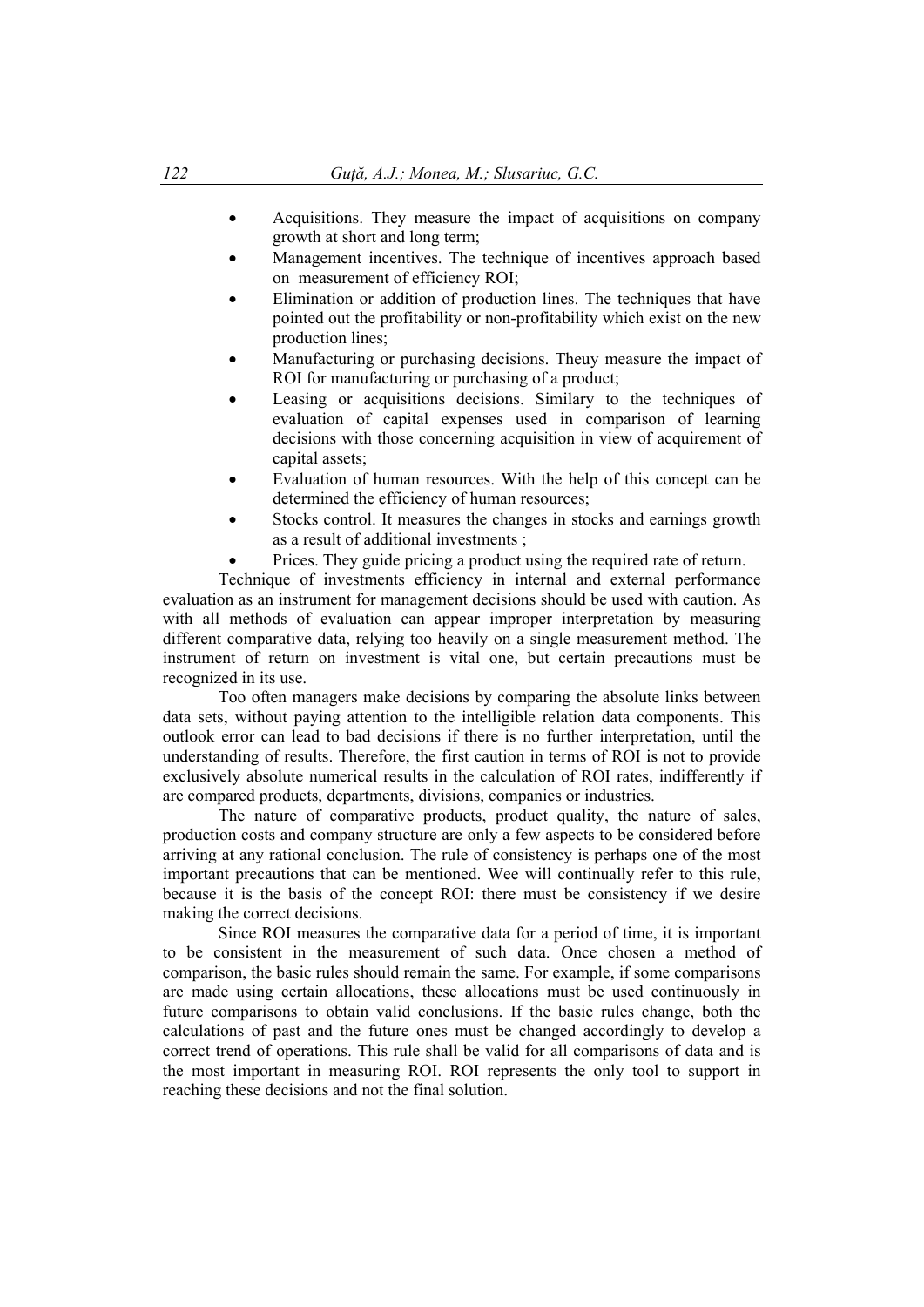The failure of using other helping methods for measuring performance can lead to a focus exaggerately on ROI as a management tool. The other rational methods should be used for assessement to support the conclusions obtained by ROI calculations, such as growth rates and other techniques and processes that are found in the aspects of business planning and budget allocation in the short and long term. It is important to properly allocate net sales, net profits and segment investment for performance evaluation.These segments can be divisions, product lines, departments, centers, etc. market segments. The question is whether if all data should be allocated or only the data for which a manager has responsibility and authority?

 If we accept the rule of consistency, no matter if the allocation is made as long as there is consistency in measurement, as data, from one period to another. Final yield rate can be adjusted upward if the lower investments are allocated and adjusted downward if the higher investments are allocated to the segment.

 Therefore, the best method should be adopted to measure only the data for which a manager responsible, according to the authority which is given to a manager. It is recommended that only the data can be identified as being verifiable by a manager to be used. Other data that could be allocated and are not under the authority of the manager, could lead to erroneous decisions and the involvement of an operational segment in decisions to the prejudice of the operation, what happens if the prices increase for reaching of ROI objectives. Other unallocated data can be used to complete the entire operation of the company in setting overall goals.

It is suggested to use the profit before taxation on controllable components and net profit in the entire company. As the taxes on individual segments are difficult to be calculated, only the net profit should be used for overall assessment. In addition, it is recommended that for short evaluation period (for example less than a year), the end period balances must be used as a basis for investments.

For longer periods (eg a year or more) should be used the balances of the end of year as a basis for investments or a variation of the average of beginning and ending balances of the year, changing environments or any other variation. The conclusion will not change as long as there is consistency. Let's remember that absolute rates are not so important as profit changes that occur from one period to another. This fact indicates the performance trend and will action as an indicator of performance both past and future.

Net sales and net profits should be collected for each period from 3 months for a quarter, six months for a semester, etc. It is not necessary an average of balances for net sales and net profits, because they are not balanced at any time as in case of balance, but are needed performance data for each period of operations and can be collected for any desired period.

#### **2. THE ELEMENTS OF RETURN ON INVESTMENT**

The return on investment uses the data from two most of most used financial statements, profit and loss account and balance. ROI don't represent nothing else than a series of rates in a logical succession, in an effort to develop management decisions based on past and anticipated profits and use of assets. With this in mind, ROI can be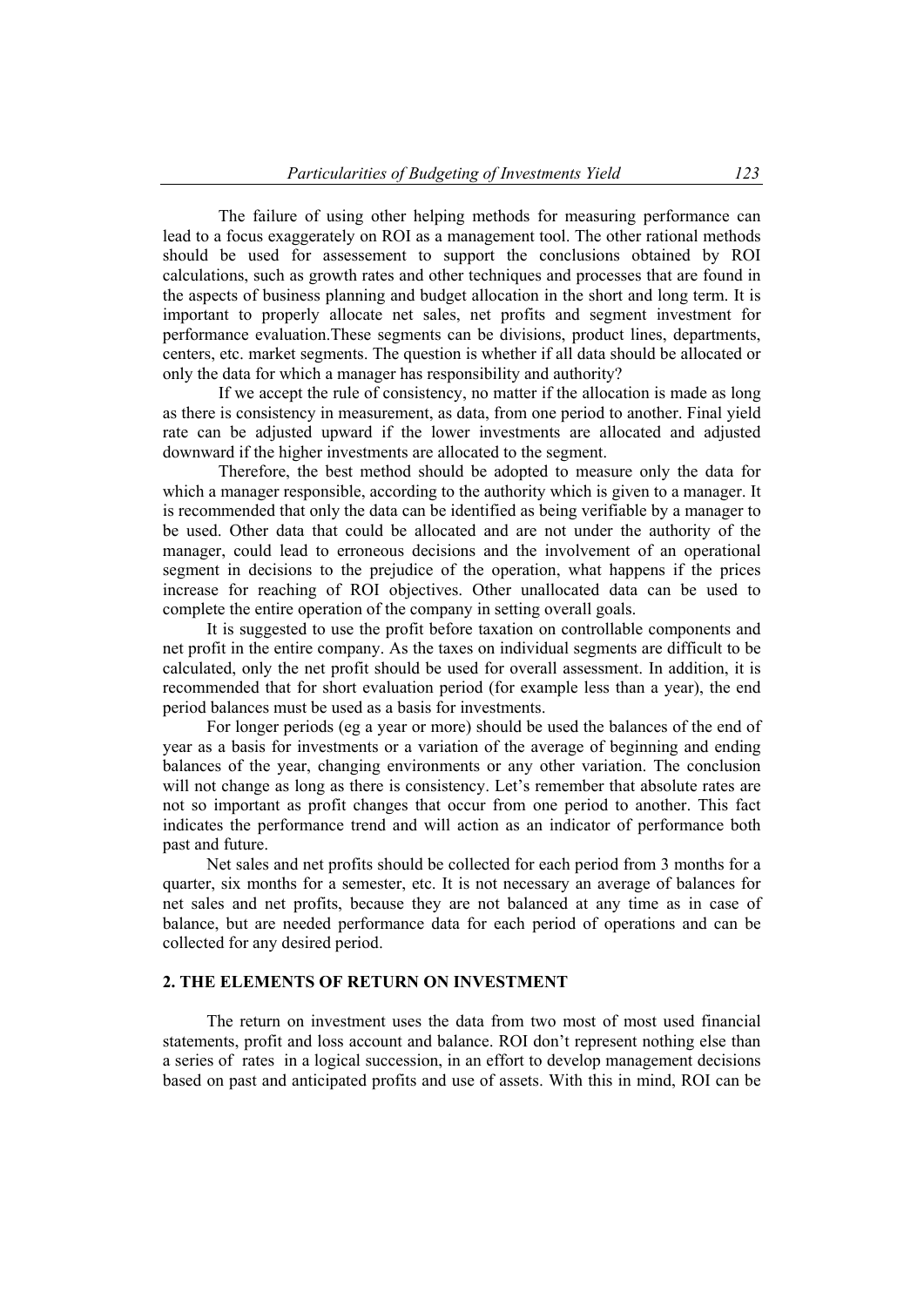divided into two basic components, using three sets of data from profit and loss account and balance. These components are profitability and speed of rotation.

#### **2.1. Profitability rate**

Profitability rate is calculated by dividing net profits by net sales. This rate shows how big are the profit generated by a dollar sales and it measure success concerning the control of costs. The rate is one common in majority of businesses and plays a major role in running the business. This rate has the greatest influence in generating higher profits for a company, because when sales fall, most businesses will face lower profits. To offset the lower sales, reduced, typically, expenses, profits expected to maintain certain. Therefore, immediate action can be taken to compensate for the temporary operation of a business failure.

#### **2.2. Speed of rotation**

Speed of rotational is calculated by dividing the investment by net sales and is expressed as a ratio. This rate of speed rotation reflects the rapidity with which the capital of an operation is used. The biggest problem of this rate is to determine what basis to use for investments, because the results will vary depending on the type of investment used. There may be many different types of investments. However this basis will suppose a certain type of ROI used. For example, using total assets, the ROI would be referred as being the return on total assets. Using capital employed, the ROI would be referred to as return on capital employed. Therefore the investment basis will determine the technique used, since ROI measures the performance of certain investments.

# **2.3. Relationship between profitability rate and speed of rotation**

 Taking into consideration the profitability rate of the speed of rotation it results:

 Following the above components, we can notice that net sales can be canceled in both equations:

$$
\frac{\text{Net profits}}{\text{Net sales}} \times \frac{\text{Net sales}}{\text{Investment}}
$$

consequently

# Investment Net profits

 As previously we have mentioned, the rate is divided into two parts, for analysis of the relationship between earnings and sales and the rapidity with which is effectively used the capital employed.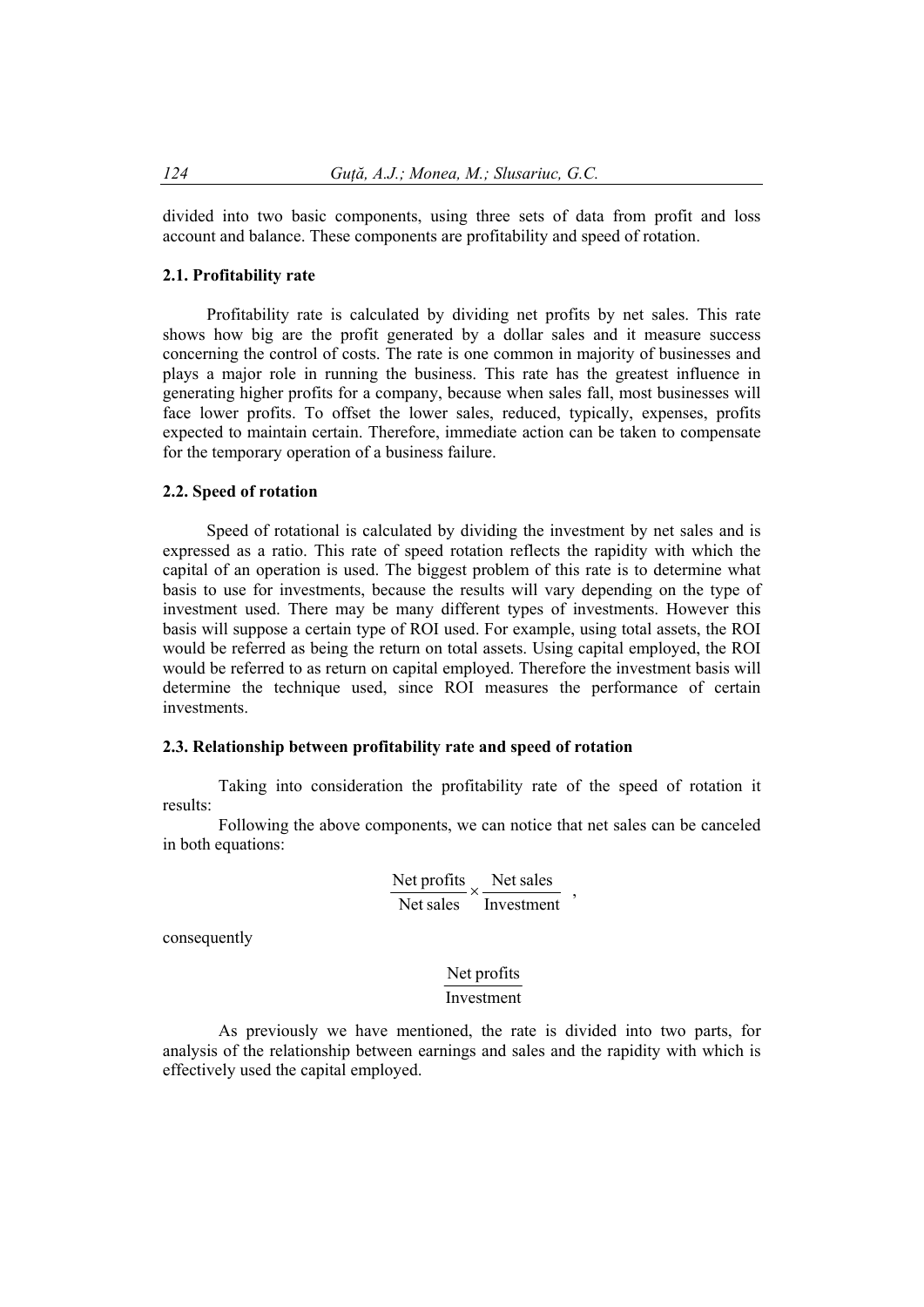In addition, we can see that in order to improve ROI rate, a manager can increase profitability rate by increasing sales rate, reducing expenses or its combination. Also ROI rate can be increased by intensification of existing investments, in this way increasing the speed of rotation. It is assumed that all these factors are under the control of the manager, being measured. For example, we assume that the two managers are responsible for individual operations. For illustration the following data are presented:

| <b>Indicators</b>                | <b>Manager A</b> | <b>Manager B</b> |
|----------------------------------|------------------|------------------|
| Net sales                        | 1500000 lei      | 1500000 lei      |
| Net earnings                     | 90000            | 120000           |
| Investment - Capital<br>employed | 700000           | 937500           |
| Profitability rate               | 6%               | 8%               |
| Speed of rotation                | 2.14             | 1.6              |
| Return on investment             | 12.86            | 12.8%            |

 It can be seen that both managers have the same sales and the same ROI rate. Which of these managers is more effective? Without a detailed analysis of each operation, the manager B can be considered better because he had a greater flexibility in controlling the profitability rate based on the data above. In any way caution is needed in the analysis of details that shows the results of manager B, both for financial data and for those non-financial.

 Applying the profitability rate and speed rotation in case of manager A it results the following efficiency of capital:

Profitability rate = Speed of rotation

Net profits / net sales x Net sales / Capital employed

or

700000 lei 1500000 lei 1500000 lei 90000 lei  $\times$ 

equals: 6% x 2.14, resulting: 12.86%

12.86% 700000 lei  $\frac{90000 \text{ lei}}{75.0000 \text{ Ti}} \times$